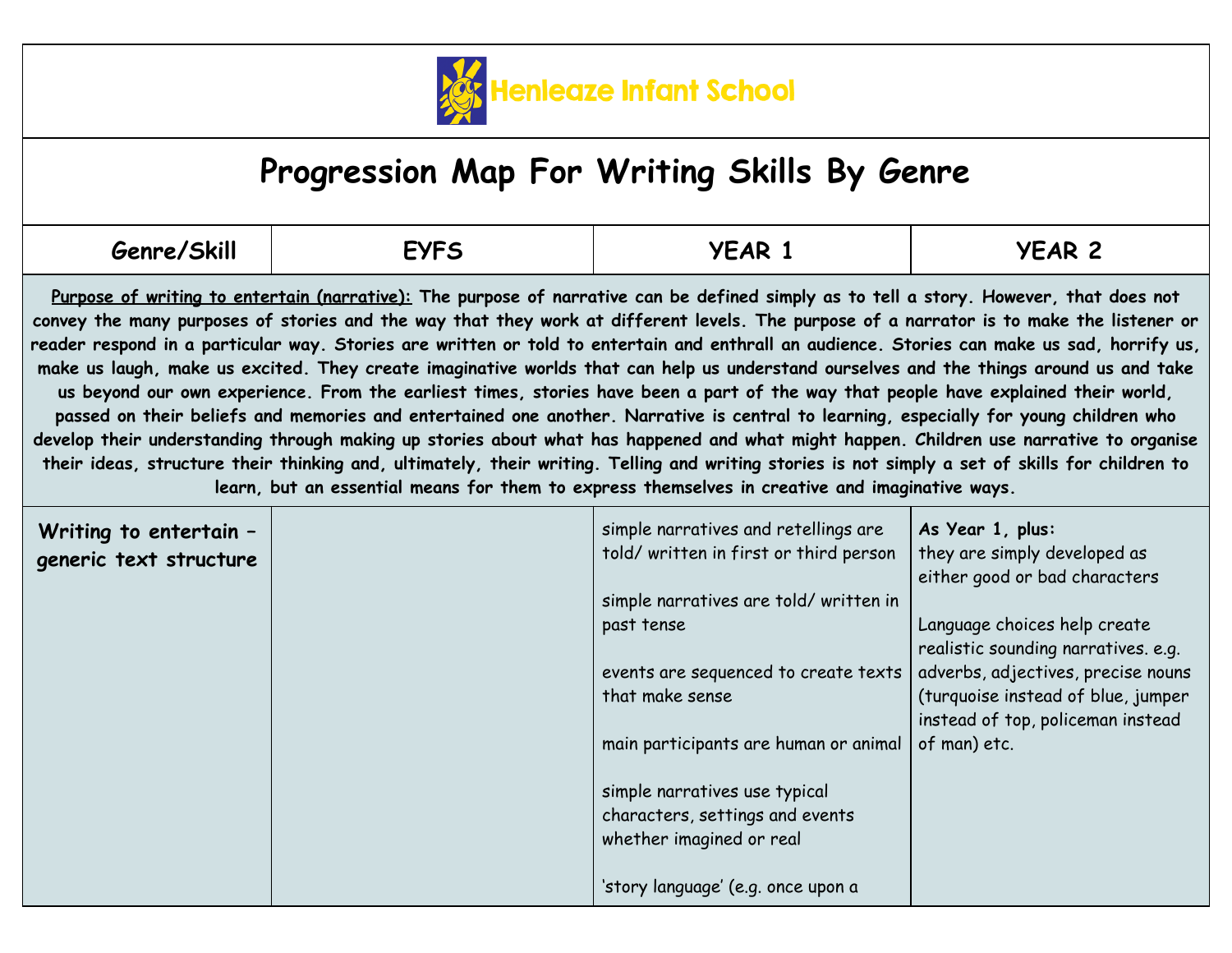|                                                                                                              | time, later that day etc.) may be<br>used to create purposeful sounding<br>writing                                                                                                                             |                                                                                                                                                                                                                                                                                                                                                                                                                                          |
|--------------------------------------------------------------------------------------------------------------|----------------------------------------------------------------------------------------------------------------------------------------------------------------------------------------------------------------|------------------------------------------------------------------------------------------------------------------------------------------------------------------------------------------------------------------------------------------------------------------------------------------------------------------------------------------------------------------------------------------------------------------------------------------|
| Writing to entertain -<br>stories, including<br>re-telling; character<br>description; setting<br>description | Retell and invent narrative<br>concept of a sentence<br>basic sequencing of sentences<br>capital letters and end marks<br>correct past tense form<br>written in the third person<br>conjunctions to join ideas | Simple narrative and description<br>past tense and introduction to<br>progressive past tense<br>adverbs of time to sequence<br>events<br>adverbs for additional detail<br>basic noun phrases<br>singular possessive apostrophe<br>apostrophe for contraction<br>simple coordinating and<br>subordinating conjunctions<br>exclamation sentences<br>comparable adjectives<br>commas to separate items in a list<br>verbs chosen for effect |

Purpose of reports: To provide detailed information about the way things are or were and to help readers/listeners understand what is **being described by organising or categorising information.**

**Common forms of report texts: Describing aspects of daily life in history**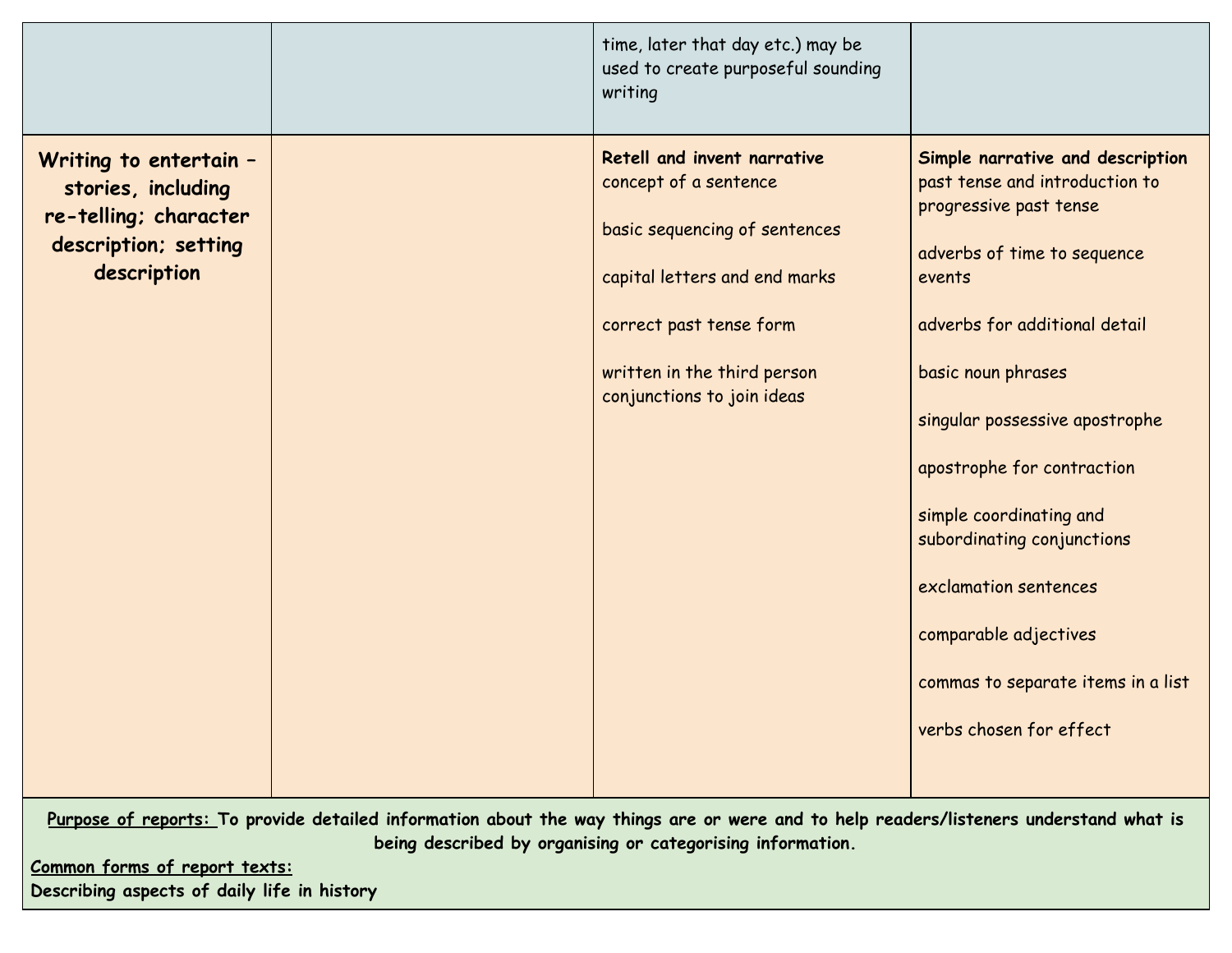Describing the characteristics of anything (e.g. particular animals or plants; the planets in the solar system, different rocks and **materials; mythological creatures) Comparing and describing localities or geographical features Describing the characteristics of religious groups and their lifestyles in R+WV information leaflets tourist guidebooks encyclopedia entries magazine articles biographies**

| Writing to inform -<br>reports | Fact-file<br>concept of a sentence | Basic non-chronological report<br>present tense                                                   |
|--------------------------------|------------------------------------|---------------------------------------------------------------------------------------------------|
|                                | capital letters and end marks      | opening questions                                                                                 |
|                                | word choices                       | concluding exclamatory sentence                                                                   |
|                                | labels and captions                | subordinating and coordinating<br>conjunctions to join information<br>and give reasons<br>adverbs |

**Purpose of recounts: To give details of an event that has happened**

**Common forms of recount texts:**

**Retelling events in English lessons and other curriculum areas such as R=WV**

**Giving accounts of schoolwork, sporting events, science experiments and trips out**

**Writing historical accounts**

**letters and postcards**

**diaries and journals**

**newspaper reports**

**magazine articles**

| Writing to inform - | Recount of event      | Simple recount |
|---------------------|-----------------------|----------------|
|                     | concept of a sentence | past tense     |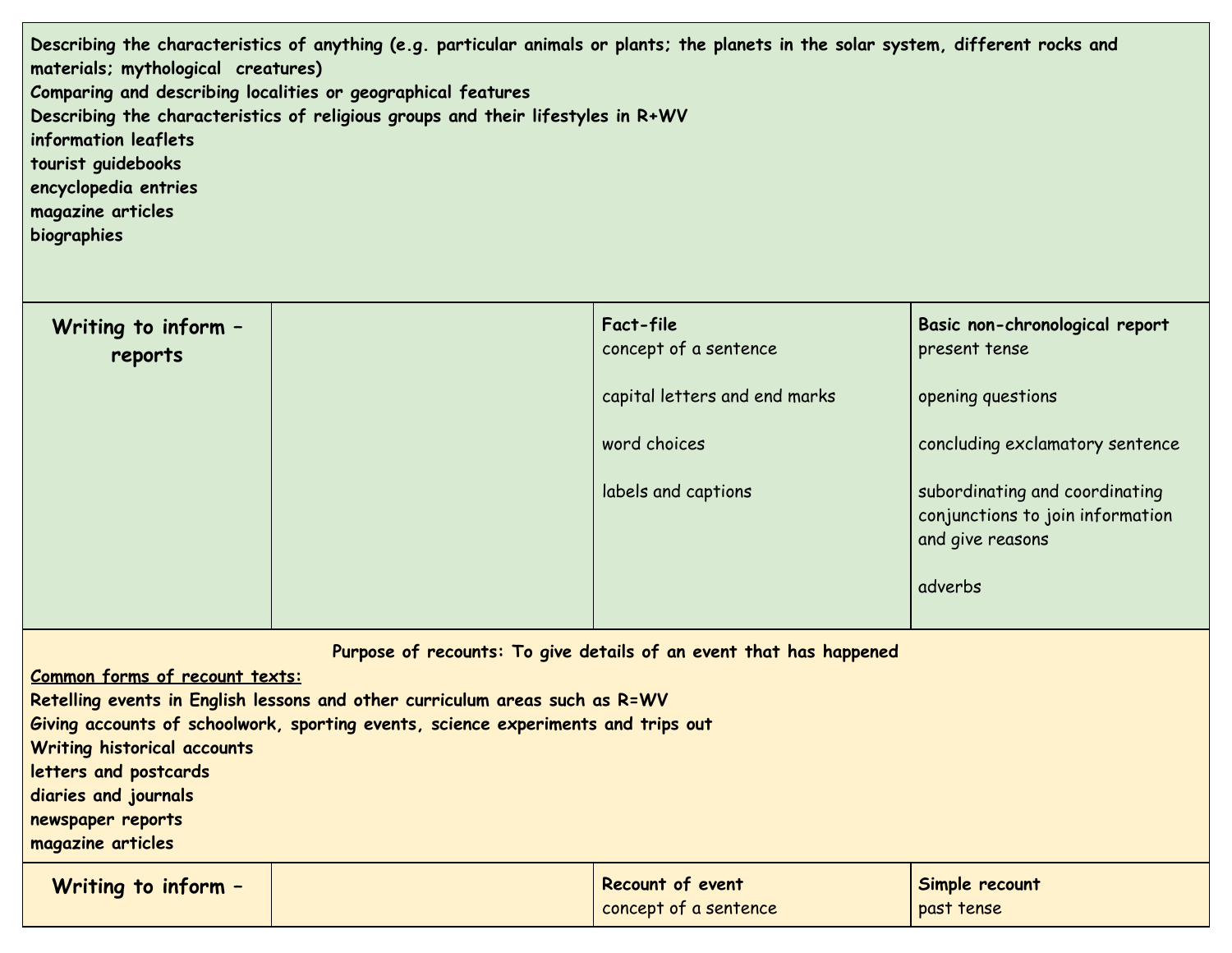| recounts | capital letters and end marks | progressive forms of verbs                           |
|----------|-------------------------------|------------------------------------------------------|
|          | word choices                  | exclamatory sentences to make<br>personal comments   |
|          | correct past tense form       | subordinating and coordinating                       |
|          | written in the first person   | conjunctions to join information<br>and give reasons |
|          |                               | use of noun phrases                                  |
|          |                               | adverbs of time to sequence<br>events                |
|          |                               |                                                      |

Purpose of instructions / procedural texts: To ensure something is done effectively and/or correctly with a successful outcome for the **participant/s**

**Common forms of instructions / procedural texts:**

**How to design and make**

**How to carry out science experiments or to carry out a mathematical procedure**

**How to play a game**

**Writing rules for behaviour**

**How to cook and prepare food**

**Timetables and route-finders, posters, notices and signs**

| Writing to inform -<br><i>instructions</i> | Simple instructions<br>concept of a sentence | Developed instructions<br>developed sequencing with<br>subordinating and coordinating |
|--------------------------------------------|----------------------------------------------|---------------------------------------------------------------------------------------|
|                                            | basic sequencing of sentences                | conjunctions to join information<br>and give reasons                                  |
|                                            | capital letters and end marks                | adverbs of time to sequence and to                                                    |
|                                            | word choices                                 | add detail                                                                            |
|                                            | correct past tense form                      | commas to separate items in a list                                                    |
|                                            | labels and captions                          |                                                                                       |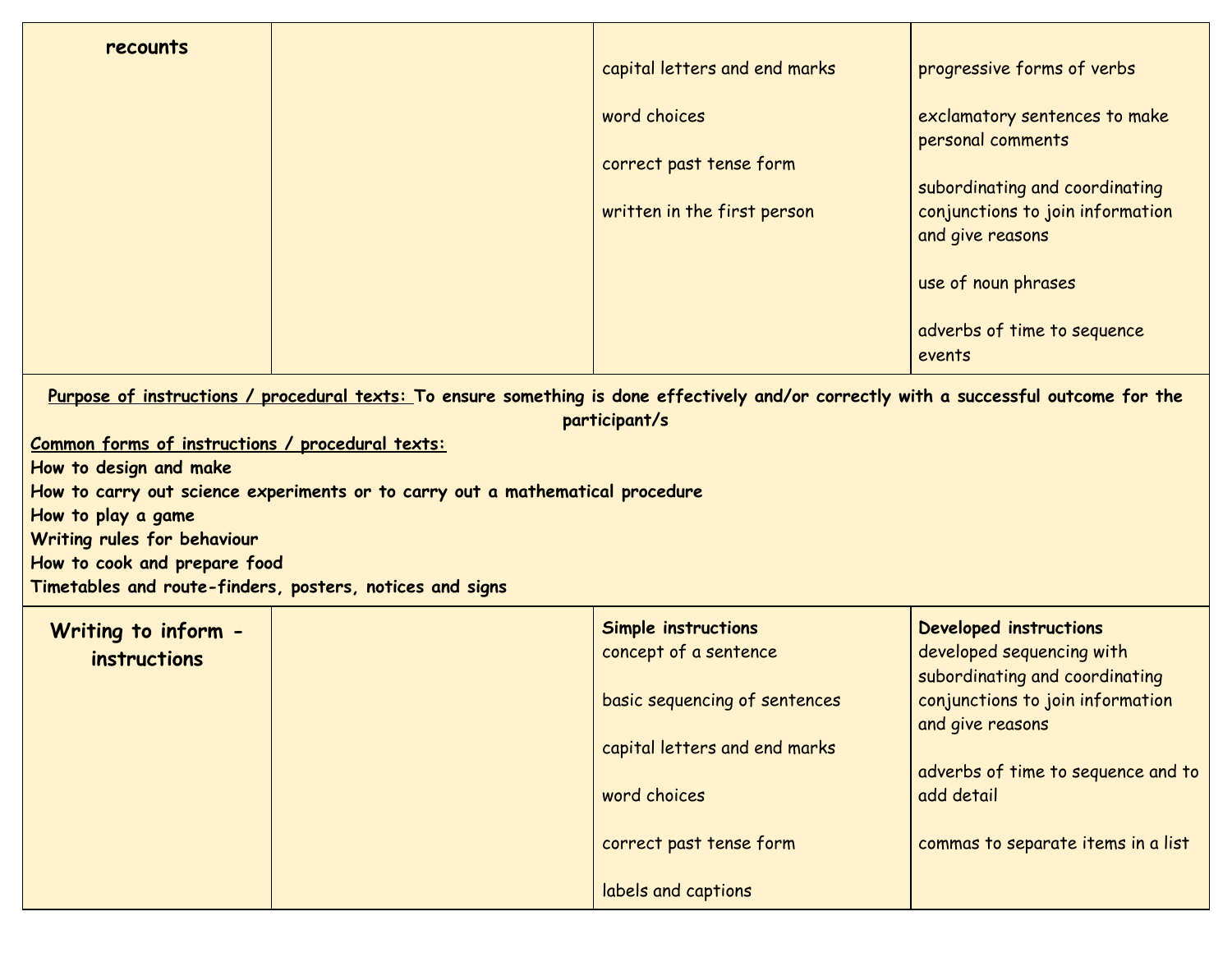Purpose of explanation texts: To explain how or why, e.g. to explain the processes involved in natural/social phenomena or to explain a **process, such as how a car is made.**

**Common forms of explanatory text:**

**Explaining science learning - science write-ups Explaining inventions**

**Explaining phenomena such as life cycles**

**Explaining religious traditions and practices**

**Encyclopaedia entries**

**Question and answer articles and leaflets**

| Writing to inform -<br>explanations |  | <b>Basic explanation</b><br>consistent use of present tense |
|-------------------------------------|--|-------------------------------------------------------------|
|                                     |  | questions used to form titles                               |
|                                     |  | question marks used to denote<br>questions (Y1)             |
|                                     |  | conjunctions e.g. sobecause to<br>explain                   |

Purpose of persuasive texts: To argue a case from a particular point of view and to encourage the reader/listener towards the same way **of seeing things.**

**Common forms of explanatory text:**

**Publicity materials such as tourist brochures**

**Writing editorials to newspapers about controversial issues**

**Writing letters about topics such as environmental concerns**

**Creating posters and leaflets about issues such as bullying, firework safety**

Creating posters, articles and leaflets promoting healthy living based on science work about health and nutrition

**Writing book reviews for other pupils**

**Book blurbs**

**Applying for a job or a position on the school council or in a castle**

| Writing to persuade -<br>advertising. letter, |  | <b>Basic persuasive text</b><br>written in present tense |
|-----------------------------------------------|--|----------------------------------------------------------|
| speech, poster                                |  | rhetorical questions                                     |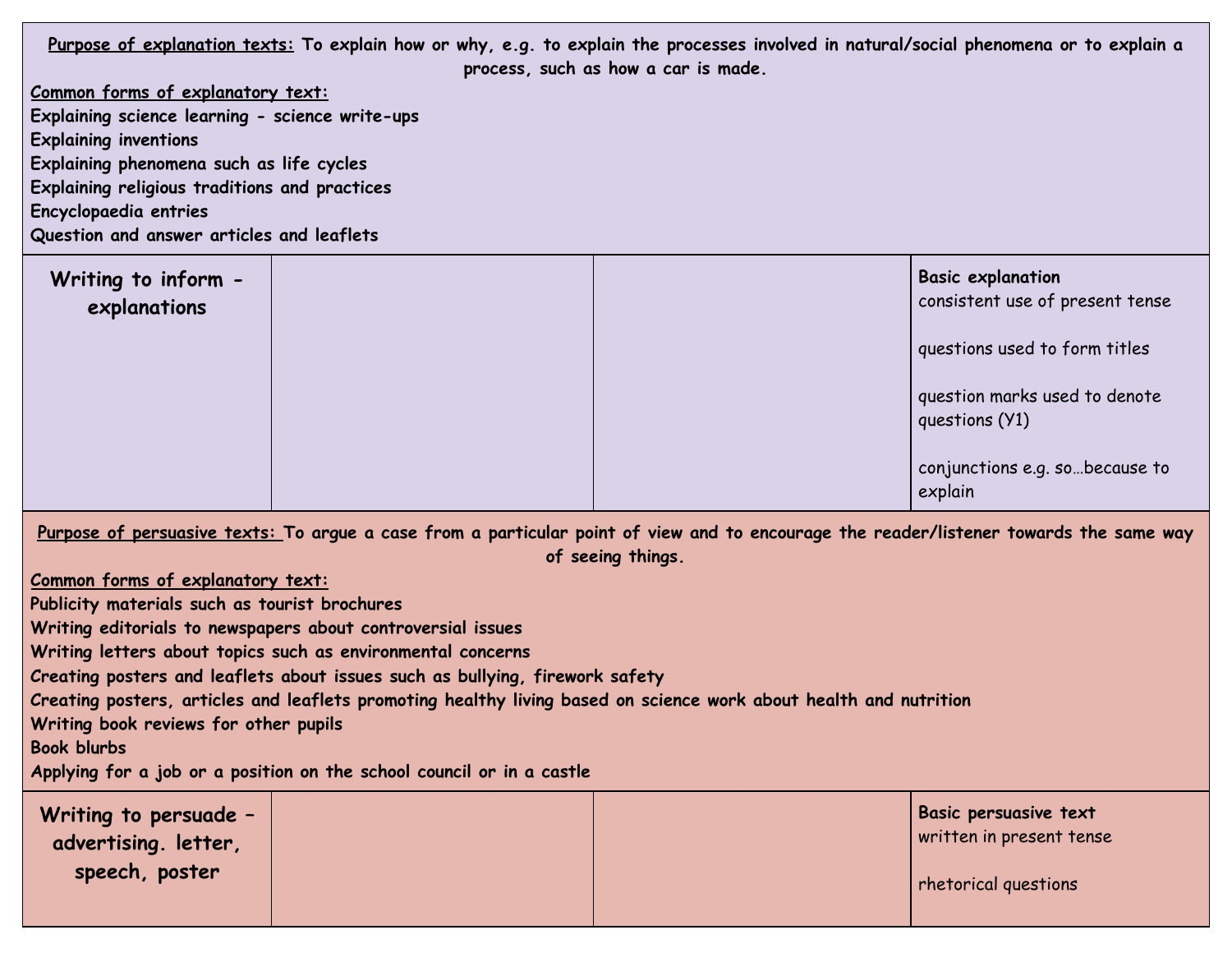|        |                                                                                                                                                      | effective use of noun phrases                                                                                                            |
|--------|------------------------------------------------------------------------------------------------------------------------------------------------------|------------------------------------------------------------------------------------------------------------------------------------------|
| Poetry | <b>Acrostics</b><br>The first of last letter in each line<br>spells out a word. Most commonly, it<br>is the first letter that spells out the<br>word | <b>Diamantes</b><br>The poem is presented in the<br>shape of a diamond<br>The line structure is as follows:<br>Line 1: Beginning subject |
|        | The acrostic links to a given theme,<br>e.g. FIREWORK                                                                                                | Line 2: Two adjectives about line 1<br>Line 3: Three verbs or words<br>ending '-ing' about line 1                                        |
|        | Lines usually end with commas                                                                                                                        | Line 4: A short phrase about line 1,<br>a short phrase about line 7                                                                      |
|        | Shape poems / calligrams<br>The poem usually describes an object                                                                                     | Line 5: Three verbs or words<br>ending '-ing' about line 7                                                                               |
|        |                                                                                                                                                      | Line 6: Two adjectives about line 7                                                                                                      |
|        | The poem is presented in the shape<br>of the object which it is describing                                                                           | Line 7: End subject                                                                                                                      |
|        |                                                                                                                                                      | Precise verbs and adjectives are                                                                                                         |
|        | The layout may either be with the<br>words inside a shape or around the<br>outline of a shape                                                        | used in the relevant lines indicated<br>above                                                                                            |
|        |                                                                                                                                                      | Each line starts with a capital<br>letter; commas are used between                                                                       |
|        | <b>Riddles</b>                                                                                                                                       | verbs and adjectives; no<br>punctuation at the end of lines                                                                              |
|        | The poem describes a noun, usually an                                                                                                                |                                                                                                                                          |
|        | object, but does not name it, e.g. it<br>might describe a tiger as striped and<br>furry                                                              | <b>Haikus</b><br>The mood of a haiku is generally<br>serious and is usually about nature                                                 |
|        | The last line usually directly<br>addresses the reader and uses a                                                                                    | There is no rhyming structure                                                                                                            |
|        | question: What is it? or Who am I?                                                                                                                   | The line structure is as follows:<br>Line 1: 5 syllables                                                                                 |
|        | The mood of the poem is light<br>hearted                                                                                                             | Line 2: 7 syllables Line 3: 5<br>syllables                                                                                               |